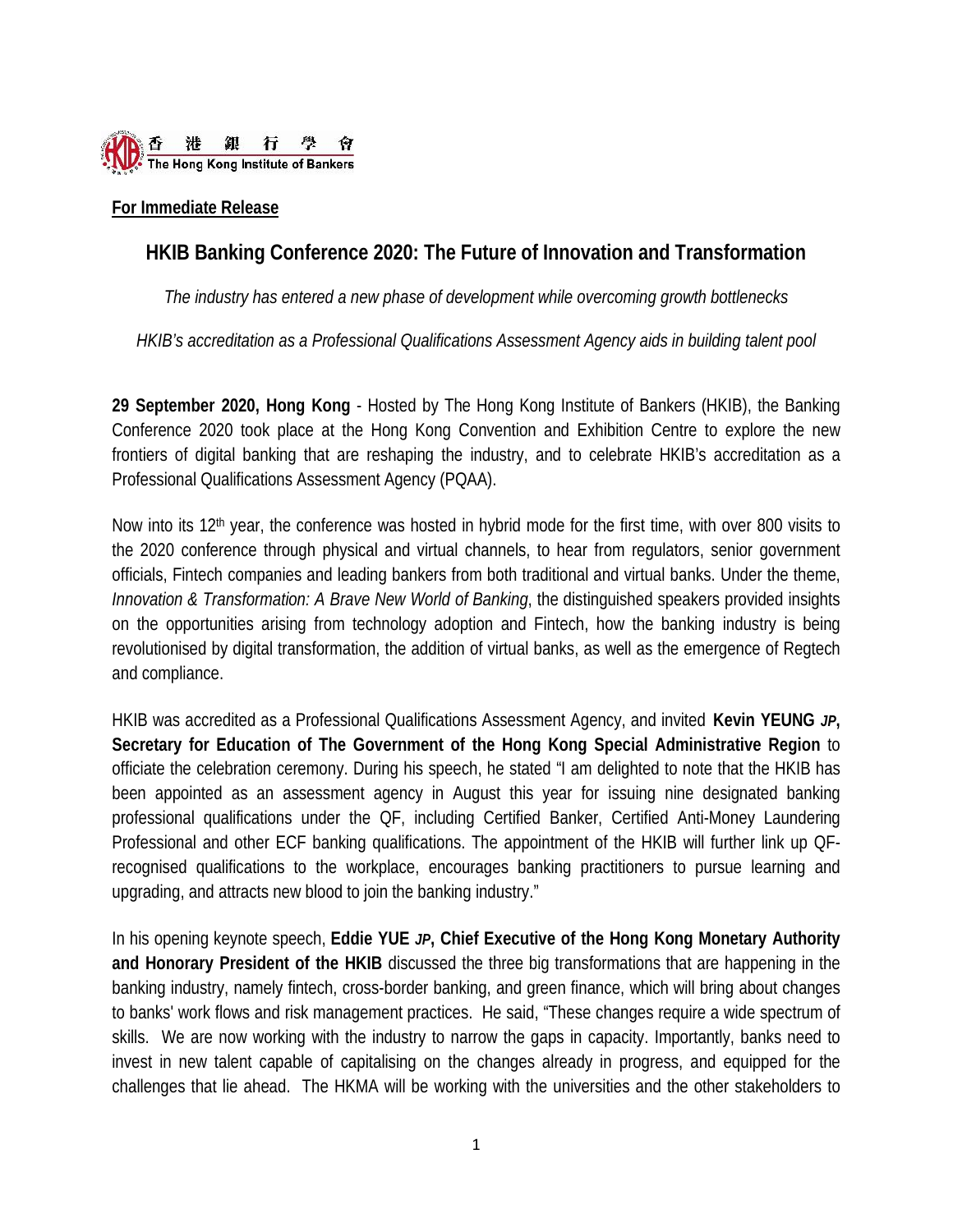make sure they are aware of the knowledge and skills needed by the banking industry, so that graduates are prepared to thrive in this 'brave new world of banking'."

**Dr. Patrick FUNG** *JP, Hon. Fellow (HKIB),* **Chairman, Executive Committee and Vice President, Council of the HKIB** set-the-scene for the day when he discussed how the digital transformation of banks has opened doors to better customer experiences, greater product innovation and improved cost efficiency while updated governance and controls have strengthened trust in the industry. He also drew attention to the commercially driven opportunities that are emerging, such as green finance and other regional initiatives.

The morning plenary sessions included two CEO panel sessions, one featured local CEOs from international banks including BNP, Citibank, DBS and UBS, who discussed how the industry has entered a new phase of digital acceleration, such as the growth of e-banking and digital client services. The CEOs from the virtual banks in Hong Kong, including Mox Bank, Ping An OneConnect Bank, ZA Bank and WeLab Bank also shared their insights on the trajectory of virtual banking and upcoming opportunities such as geographical expansion of services and client reach.

The afternoon session focused on the new era of banking and featured three streams that included: Business Banking, Green Finance, Digital Banking and Fintech, and Regtech and Compliance.

In August, HKIB became the first professional body in Hong Kong's banking sector to receive the PQAA status. Following this accreditation, HKIB is authorised to issue professional qualifications up to Level 6 under the HKQF, which is at the same standard as a Master's degree. This authorisation will be instrumental in HKIB's ongoing commitment to promote a common qualifications benchmark in the banking sector.

\*\*\*Ends\*\*\*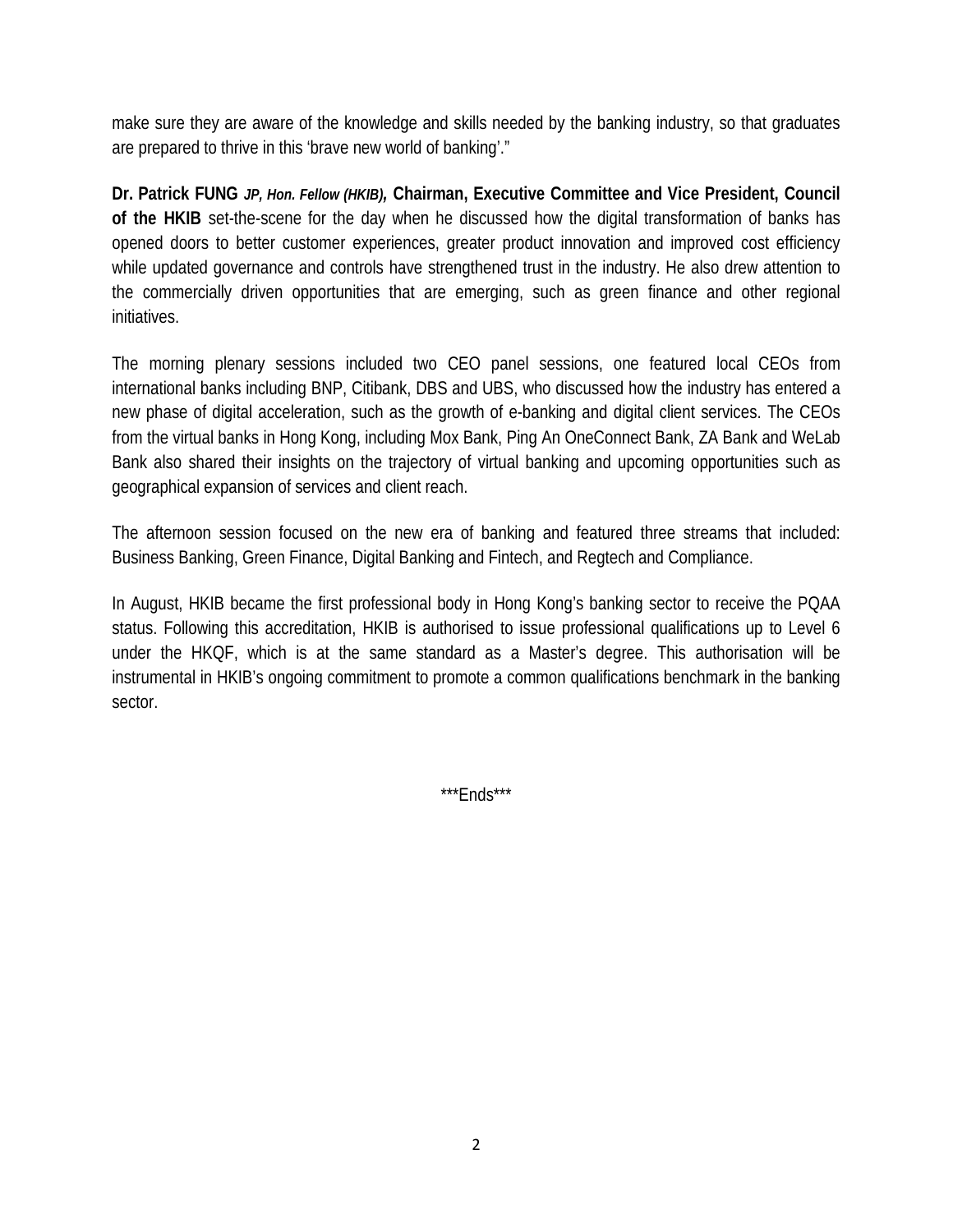## **Photo captions:**



**Photo 1**: (Starting from 5th left) Dr. Patrick FUNG *JP, Hon. Fellow (HKIB),* Chairman, Executive Committee, the HKIB, Kevin YEUNG *JP*, Secretary for Education of The Government of the Hong Kong Special Administrative Region, Eddie YUE *JP*, Chief Executive of the Hong Kong Monetary Authority, Carrie LEUNG, Chief Executive Officer of HKIB and the attending Vice Presidents of the HKIB celebrated HKIB's accreditation as a Professional Qualifications Assessment Agency (PQAA) .



**Photo 2:** (Starting from 2nd left) Hugo LEUNG, Chief Executive Officer Hong Kong, BNP Paribas, Amy LO, Head and Chief Executive, UBS Hong Kong, Angel NG, Chief Executive Officer, Hong Kong and Macau, Citibank, Sebastian PAREDES, Chief Executive Officer, DBS Bank (Hong Kong) Limited shared their insight on the digital acceleration of banking and client services in the industry.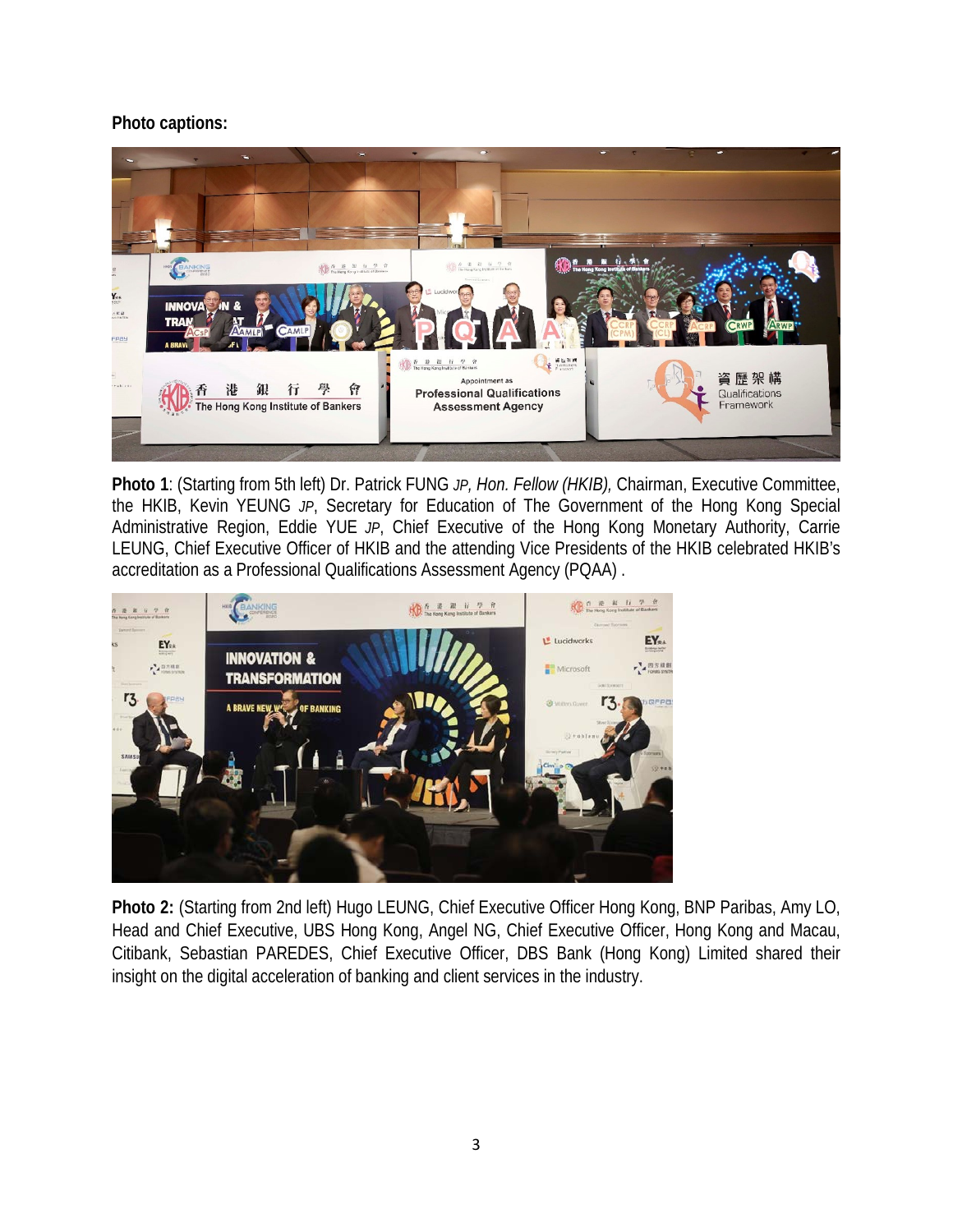

**Photo 3**: Eddie YUE *JP*, Chief Executive of the Hong Kong Monetary Authority and Honorary President of the HKIB delivered the opening keynote speech at the HKIB Banking Conference 2020.



**Photo 4:** (Starting from 2nd left) Deniz GÜVEN, Chief Executive Officer, Mox Bank Limited, Ryan FUNG, Chief Executive, Ping An OneConnect Bank (Hong Kong) Limited, Rockson HSU, Chief Executive Officer, ZA Bank and Adrian TSE, Chief Executive, WeLab Bank shared their insights on the trajectory of virtual banking and upcoming opportunities such as geographical expansion of services and client reach at the Virtual Bank CEO panel at the HKIB Banking Conference 2020.